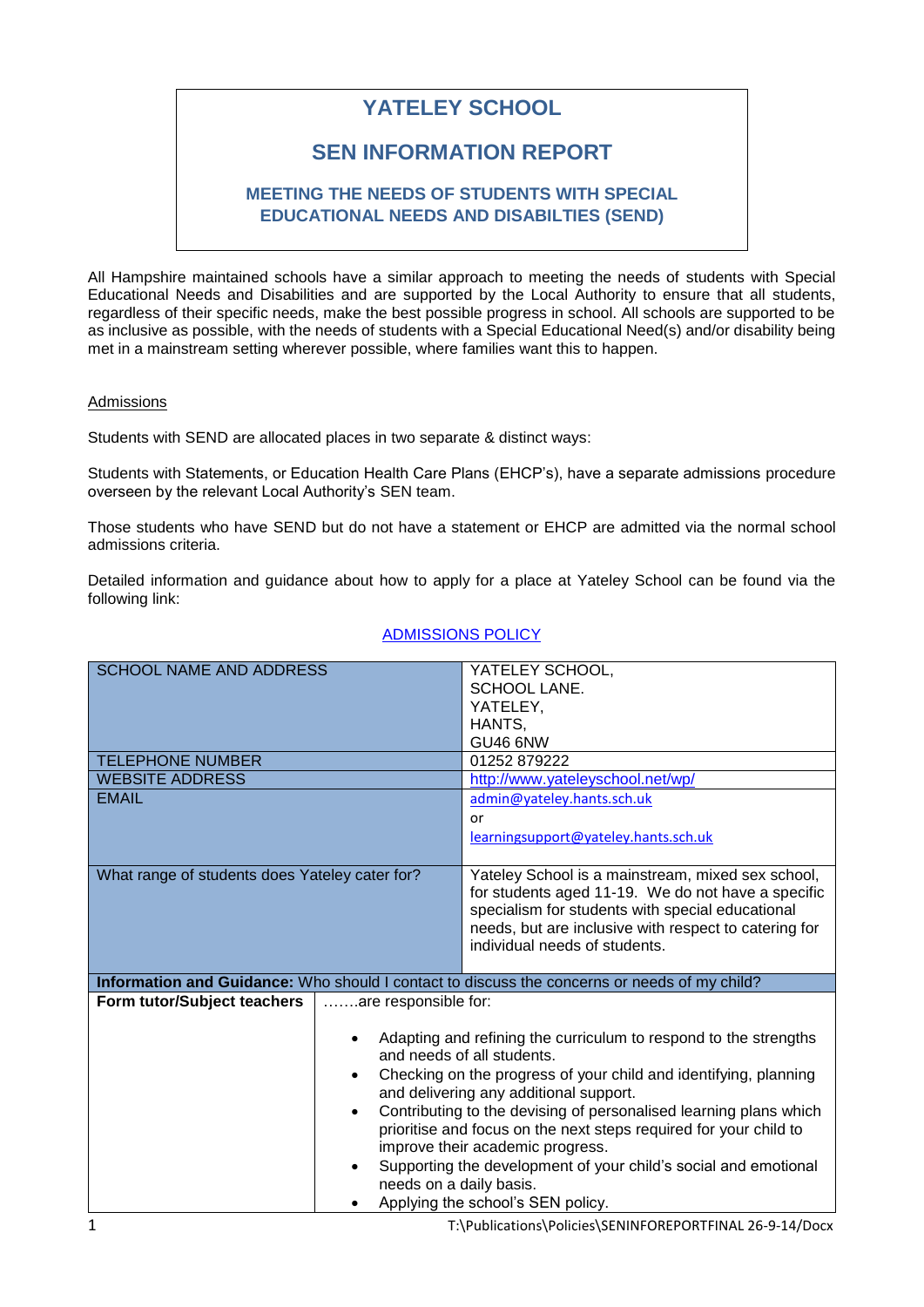|                                                                                                                                                                                                                                                                                                                                                                                                                                                                                                                                                                                                                                                                                                                                                                                                                                                                                                                                                                                                                                                                                                                                                                                                                                                                           | If you have concerns about your child's academic progress you<br>should speak to your child's subject teacher/form tutor first. You                                                                                                                                                                                                                |  |  |  |
|---------------------------------------------------------------------------------------------------------------------------------------------------------------------------------------------------------------------------------------------------------------------------------------------------------------------------------------------------------------------------------------------------------------------------------------------------------------------------------------------------------------------------------------------------------------------------------------------------------------------------------------------------------------------------------------------------------------------------------------------------------------------------------------------------------------------------------------------------------------------------------------------------------------------------------------------------------------------------------------------------------------------------------------------------------------------------------------------------------------------------------------------------------------------------------------------------------------------------------------------------------------------------|----------------------------------------------------------------------------------------------------------------------------------------------------------------------------------------------------------------------------------------------------------------------------------------------------------------------------------------------------|--|--|--|
|                                                                                                                                                                                                                                                                                                                                                                                                                                                                                                                                                                                                                                                                                                                                                                                                                                                                                                                                                                                                                                                                                                                                                                                                                                                                           | may then be directed to the Head of Learning Support or other<br>relevant member of staff.                                                                                                                                                                                                                                                         |  |  |  |
| <b>Head of Learning Support</b>                                                                                                                                                                                                                                                                                                                                                                                                                                                                                                                                                                                                                                                                                                                                                                                                                                                                                                                                                                                                                                                                                                                                                                                                                                           | is responsible for:                                                                                                                                                                                                                                                                                                                                |  |  |  |
| Dr van der Merwe                                                                                                                                                                                                                                                                                                                                                                                                                                                                                                                                                                                                                                                                                                                                                                                                                                                                                                                                                                                                                                                                                                                                                                                                                                                          | Line Managing the SEN "team" of staff and developing the<br>$\bullet$<br>school's SEN policy.                                                                                                                                                                                                                                                      |  |  |  |
|                                                                                                                                                                                                                                                                                                                                                                                                                                                                                                                                                                                                                                                                                                                                                                                                                                                                                                                                                                                                                                                                                                                                                                                                                                                                           | Working with the Headteacher and school governors to ensure<br>that the school meets its responsibilities under the Equality Act<br>(2010) with regard to reasonable adjustments.<br>Reporting to Governors on implementation of the SEN policy.<br>$\bullet$<br>Providing specialist advice and facilitating training to ensure that<br>$\bullet$ |  |  |  |
|                                                                                                                                                                                                                                                                                                                                                                                                                                                                                                                                                                                                                                                                                                                                                                                                                                                                                                                                                                                                                                                                                                                                                                                                                                                                           | staff are skilled and confident about meeting a range of needs.<br>Coordinating day-to-day provision for children with SEN.<br>$\bullet$<br>Liaising with a range of external agencies who can offer advice<br>and support to help students overcome any difficulties.                                                                             |  |  |  |
|                                                                                                                                                                                                                                                                                                                                                                                                                                                                                                                                                                                                                                                                                                                                                                                                                                                                                                                                                                                                                                                                                                                                                                                                                                                                           | Ensuring that parents are:<br>Involved in supporting their child's learning and access<br>1.<br>to the curriculum.                                                                                                                                                                                                                                 |  |  |  |
|                                                                                                                                                                                                                                                                                                                                                                                                                                                                                                                                                                                                                                                                                                                                                                                                                                                                                                                                                                                                                                                                                                                                                                                                                                                                           | Kept informed about the range and level of support<br>2.<br>offered to their child.                                                                                                                                                                                                                                                                |  |  |  |
|                                                                                                                                                                                                                                                                                                                                                                                                                                                                                                                                                                                                                                                                                                                                                                                                                                                                                                                                                                                                                                                                                                                                                                                                                                                                           | Included in reviewing how their child is doing.<br>3.<br>Consulted about planning successful movement<br>4.<br>(transition) to a new class or school.                                                                                                                                                                                              |  |  |  |
| Headteacher                                                                                                                                                                                                                                                                                                                                                                                                                                                                                                                                                                                                                                                                                                                                                                                                                                                                                                                                                                                                                                                                                                                                                                                                                                                               | is responsible for:                                                                                                                                                                                                                                                                                                                                |  |  |  |
| Mr Jackman                                                                                                                                                                                                                                                                                                                                                                                                                                                                                                                                                                                                                                                                                                                                                                                                                                                                                                                                                                                                                                                                                                                                                                                                                                                                | The day to day management of all aspects of the school,<br>including the provision made for students with SEND.                                                                                                                                                                                                                                    |  |  |  |
| <b>SEN Governor</b>                                                                                                                                                                                                                                                                                                                                                                                                                                                                                                                                                                                                                                                                                                                                                                                                                                                                                                                                                                                                                                                                                                                                                                                                                                                       | is responsible for:                                                                                                                                                                                                                                                                                                                                |  |  |  |
| Mrs Jones                                                                                                                                                                                                                                                                                                                                                                                                                                                                                                                                                                                                                                                                                                                                                                                                                                                                                                                                                                                                                                                                                                                                                                                                                                                                 | Supporting the school to evaluate and develop the quality and<br>$\bullet$<br>impact of provision for students with SEND across the school.                                                                                                                                                                                                        |  |  |  |
| <b>Heads of House</b>                                                                                                                                                                                                                                                                                                                                                                                                                                                                                                                                                                                                                                                                                                                                                                                                                                                                                                                                                                                                                                                                                                                                                                                                                                                     | are responsible for:                                                                                                                                                                                                                                                                                                                               |  |  |  |
| Mr Coggan (Arnold)<br>Mrs Head (Lister)<br>Mrs James (Newton)                                                                                                                                                                                                                                                                                                                                                                                                                                                                                                                                                                                                                                                                                                                                                                                                                                                                                                                                                                                                                                                                                                                                                                                                             | The day to day pastoral care of a student; liaising with parents<br>$\bullet$<br>and external agencies, where appropriate, to secure a student's<br>social, behavioural and emotional wellbeing.                                                                                                                                                   |  |  |  |
| <b>School Nurse</b>                                                                                                                                                                                                                                                                                                                                                                                                                                                                                                                                                                                                                                                                                                                                                                                                                                                                                                                                                                                                                                                                                                                                                                                                                                                       | is responsible for:                                                                                                                                                                                                                                                                                                                                |  |  |  |
| Mrs Haszczyn                                                                                                                                                                                                                                                                                                                                                                                                                                                                                                                                                                                                                                                                                                                                                                                                                                                                                                                                                                                                                                                                                                                                                                                                                                                              | Managing any medical incidents during the day and ensuring that<br>all relevant staff are aware of students with long-term or<br>significant medical needs and the appropriate action to take<br>when issues arise.                                                                                                                                |  |  |  |
| Assessment, Planning and Review: How can I find out about how well my child is doing?                                                                                                                                                                                                                                                                                                                                                                                                                                                                                                                                                                                                                                                                                                                                                                                                                                                                                                                                                                                                                                                                                                                                                                                     |                                                                                                                                                                                                                                                                                                                                                    |  |  |  |
| Yateley School initially identifies students with SEND through the Year 6/7 transition process. We<br>$\bullet$<br>liaise with all of our feeder schools to ensure that any relevant information is passed onto us. At<br>this point we will decide whether or not your child should be placed on the school's Inclusion<br>Register, and you will be sent a letter in the Autumn Term to inform you of this.<br>All staff are notified whether a child is on the Inclusion Register, at either SEN Support or have an<br>٠<br>Education Health Care Plan/Statement, together with a brief description of their needs.<br>If your child has more complex needs, a Student Support Profile may be issued. This has a<br>$\bullet$<br>picture of your child on it, a more detailed description of their needs and suggested strategies for<br>support in the classroom.<br>We assess students upon entry to the school using two main standardised assessments:<br>$\triangleright$ Cognitive Abilities Tests<br><b>Computerised Dyslexia Screener</b><br>➤<br>The results from these assessments are then used by the Head of Learning Support to identify<br>what additional support might be required, and whether further specialist assessment would be<br>beneficial. |                                                                                                                                                                                                                                                                                                                                                    |  |  |  |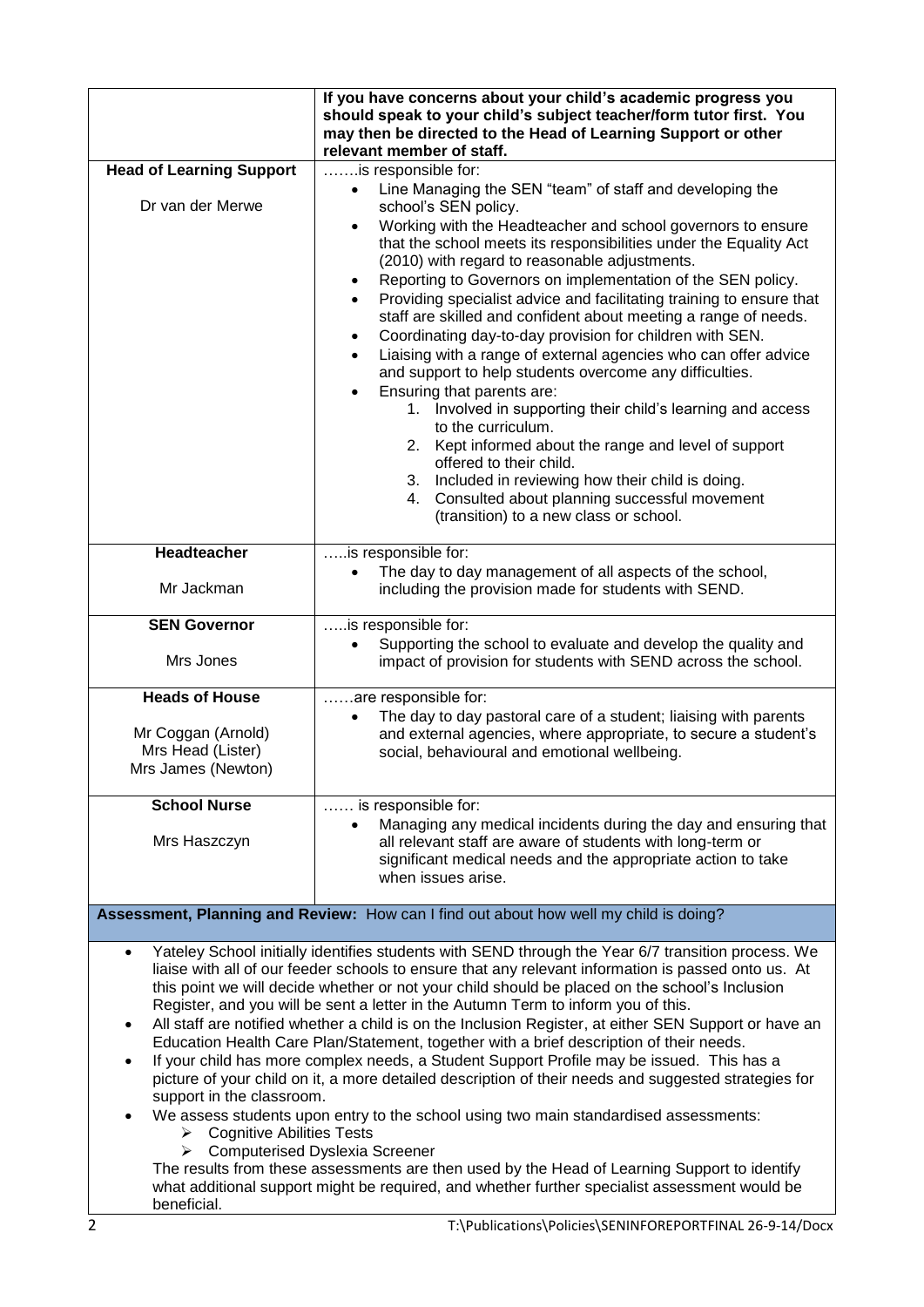- Any students joining the school after the start of Year 7 will be tested as soon as possible after their arrival.
- All subject teachers, working to the school's assessment and monitoring schedule will set student's target grades which are reviewed termly. Parents are sent a termly grade sheet so that you can view your child's progress, and there are also formal opportunities for you to discuss this with their subject teachers. Please refer to the calendar on the VLE for the dates of our Subject Review Days and Evenings scheduled throughout the year.
- The school will refer to external agencies for assessment or diagnosis as appropriate, which is done in conjunction with the parents.
- When external agencies are involved, their advice and recommendations are included in support programmes. Actions agreed take into account each student's strengths as well as their difficulties. Support is deployed to ensure your child can engage in lessons and wider school activities, to facilitate independent learning and to support transition to adulthood.
- Subject teachers will identify students who are not making progress or who have needs which are affecting their ability to engage in learning activities, and will discuss this with their Head of Department. The Head of Learning Support will also oversee insufficient progress and be proactive in providing advice/guidance when required.
- After discussion with parents, additional targeted support can be put into place to help overcome any difficulties. The views of the student will also be given consideration.
- The impact of support offered is considered along with the progress towards targets set. Support arrangements will be updated and revised accordingly. If not involved already, this might include referral to external agencies.
- Classroom based support and intervention can take place in one to one, small group or whole class settings. The Learning Support Assistants work under the direction of the class teacher, whose aim it is to reduce barriers to learning and ensure that good progress is made. The intention is always to aim to reduce any attainment gap and ensure that each child is able to understand, develop independence and demonstrate skills for effective learning.
- More specific interventions are deployed based on need. Our aim is to ensure that students receive a broad and balanced curriculum and we will therefore keep withdrawal to a minimum. If your child is selected to be withdrawn for a specific intervention you will be notified of our reasons, and invited to discuss further.
- We do also encourage the use of technology to help with developing independence and access to the curriculum e.g. use of computers.
- For a full list of the interventions that we offer please refer to the school's Provision Map.
- Updates regarding provision for students with SEND and an individual child's needs are made available to staff through staff briefings, emails, meetings and INSET days.
- Individual teachers are responsible for making lessons accessible to all.
- The impact of any intervention will also be reviewed, against the targets set, to ensure that it is having the desired outcomes.
- All statements and EHCP's are reviewed at least annually, in line with the statutory guidance. Documentation for the review will be sent out in advance, and the meetings held at mutually agreed times. Your child will also be encouraged to participate and contribute their views towards reviewing current provision and action planning for the future.
- Internal tracking systems are used to highlight progress of individuals as well as identified groups.
- The effectiveness of our provision is measured in the progress that individuals and groups of students make over time. The school is required to measure progress using nationally agreed standards and criteria, as well as progress in individual social, emotional or behavioural targets.
- For some students additional arrangements and adjustments can be made to enable them to fully access tests. These are subject to very strict regulations set out by the JCQ. The Head of Learning Support/Exams Officer can inform you about a student's eligibility for these arrangements.
- $\bullet$

**Curriculum and Teaching Methods (including groups and interventions):** How will teaching be adapted to meet the needs of my child?

 There is an emphasis on high-quality teaching and teachers are supported in becoming skilled at adapting teaching to meet the diverse range of needs in each class. Planning takes into account individual student's needs and requirements. Differentiation is approached in a range of ways to support access and ensure that all students can experience success and challenge in their learning.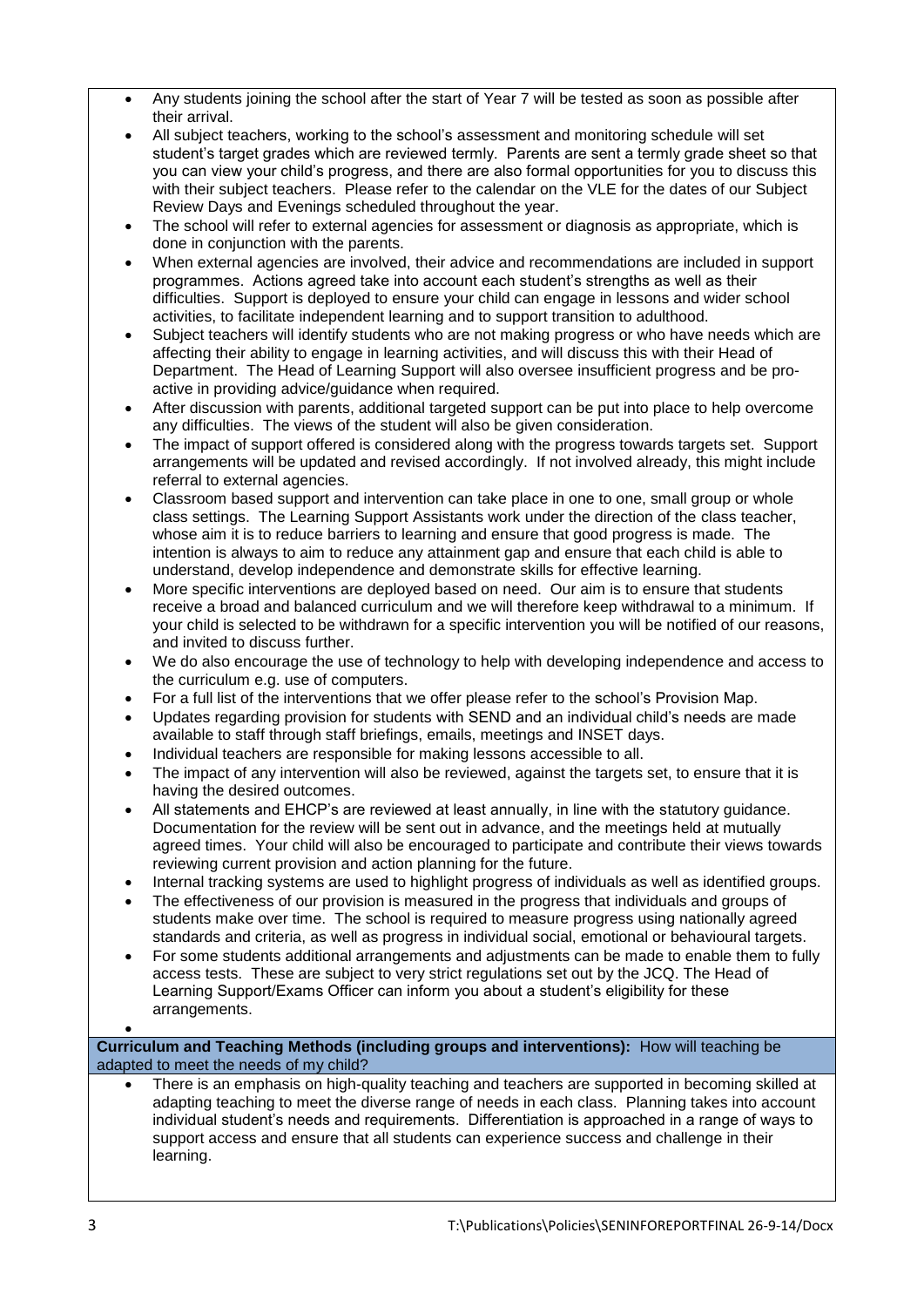### **Teaching Group Arrangements**

As students enter the school they are placed into one of two ability bands (A – Achievement or E – Extension) based on Key Stage 2 test results, teacher assessment and recommendations from the feeder primary school. During the first half term further teacher assessment and testing will take place to ensure students have been placed in the appropriate band. Many subjects including Mathematics, Sciences and Language will be further set according to ability within the bands, others prefer to teach within mixed ability groups within the two bands.

During Year 7 both bands will follow the same curriculum (see following) albeit at a level and pace most suited to their ability and needs. Movement between sets is possible and determined by a student's progress. This is constantly monitored through continuous assessment, testing, examinations and regular reviews of progress.

## **Key Stage 3**

In Year 7 and 8 all students will follow a common curriculum:

- English, Mathematics, Science, History, Geography, Art, Music, Drama, Dance Physical Education, PSHE (Citizenship), Religious Studies, French (Spanish/Latin introduced in Year 8), Design Technology (Resistant Materials/Food/Graphics/Textiles).
- Learning to Learn programme.
- Students in Band A (Achievement) will follow this programme in all subjects (except ICT) for three years (Key Stage 3) before moving on to the Key Stage 4 GCSE and BTEC courses in Year 10.
- Students in Band E (Extension) will follow the Key Stage 3 curriculum for two years only in English, Mathematics and Science, before embarking on the GCSE courses in these subjects at the start of Year 9. All other subjects (except ICT) will be taught over 3 years as in Band A.
- ICT will be taught at Key Stage 3 to all students for two years (7 and 8) before starting the GCSE courses in Year 9.
- Some students who have been identified as needing extra support to boost their literacy skills will be placed in our Access group within the Achievement Band. This group will follow the same curriculum as all other students in Year 7 but will benefit from small class sizes, additional staffing and a greater focus on literacy in lessons.

They are taught in a small group, approximately 16, for the Core Subjects, but still get the chance to mix with other students for the rest of the subjects. They also receive one less period of Modern Foreign languages so that they can focus on Literacy.

 Additional adults are used flexibly to help groups and individual students with a long-term goal of developing independent learning skills. Some interventions may change as progress and needs are monitored.

# **Key Stage 4 & 5**

The options for these two key stages are addressed through various events and information published throughout the year. Further details are available upon request.

#### **Interventions:** How will my child's access to learning be supported?

### **Access to learning and the curriculum:**

Access to learning support staff:

- In all year groups.
- Support programmes in class.
- Learning support clubs including after school study support for selected Year 7 and 8 students and the 'Chatterbox' lunchtime club.

Strategies to support/develop literacy including reading:

- Whole-school 'Literacy Across the Curriculum' policy.
- Specialist intervention programmes such as LEXIA reading.
- Access to a specialist dyslexia teacher offering advice both to staff and parents.
- Student buddies act as readers.
- Small group intervention programmes to improve skills such as reading comprehension and spelling.
- Study Plus support in years 10 & 11.

Strategies to support/develop numeracy:

- Whole-school 'Numeracy Across the Curriculum' policy
- Small group intervention programmes
- Ability setting
- Mentoring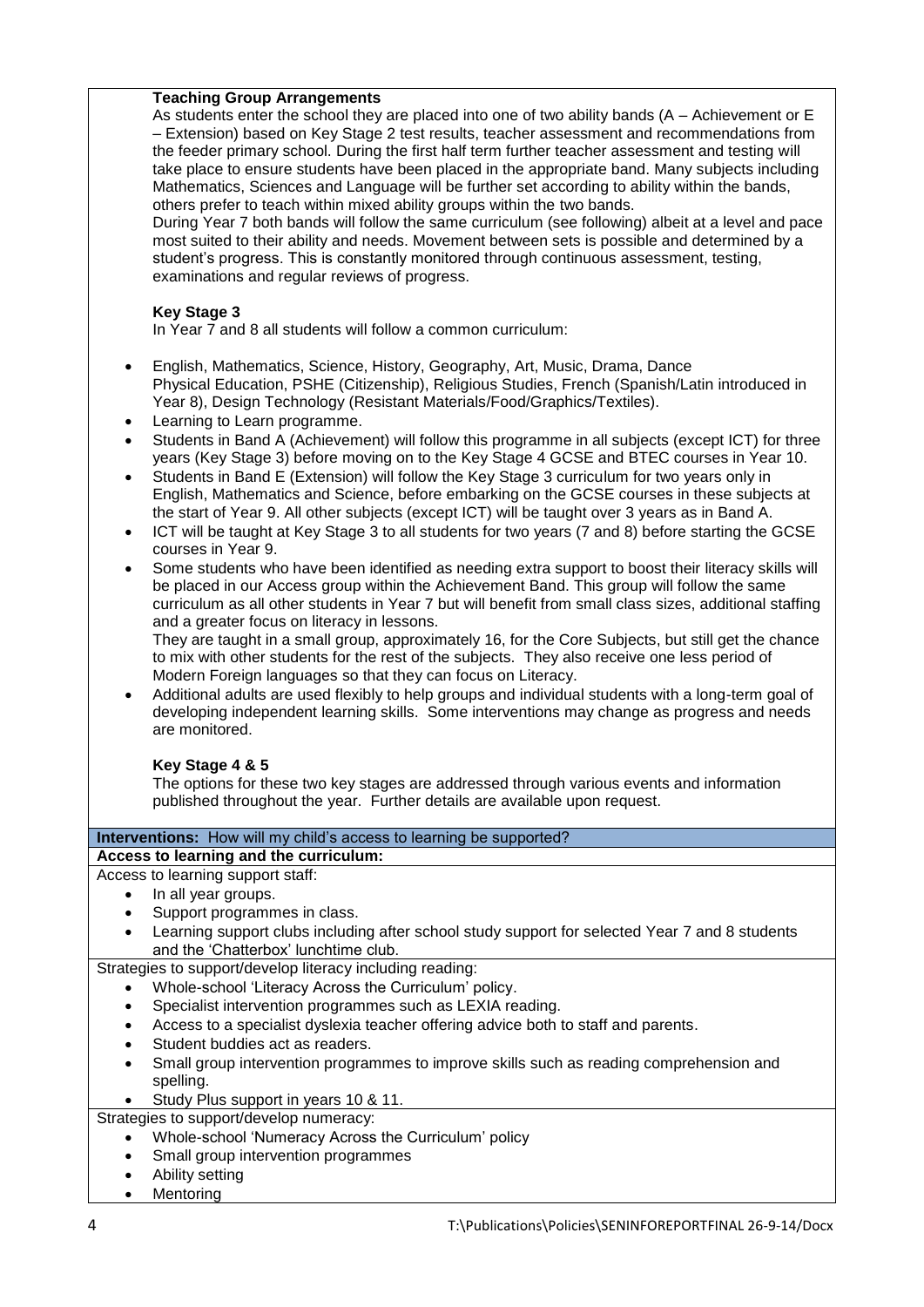Strategies to support/develop independent learning:

- Mentoring
- Planners for personal organisation
- Alternative recording methods
- Visual timetables
- Differentiated activities
- Thinking Skills
- Learning 2 Learn tutor programme

**Access to Medical Interventions:** How can the school support my child with medical needs?

- Information regarding a student's medical needs are requested upon entry to the school.
- Use of Individual Health Care Plans
- Liaison with school nurse and/or other medical professionals.
- Lists of all trained first aiders are spread in prominent positions across the school site.
- Modified toilet facilities for individual needs.
- Your child will be issued with an exit card should they need to leave a classroom promptly and discreetly due to medical needs.
- Pictures of students with specific medical needs, such as severe allergies, are available in the staffroom and in specific departmental areas across the school.
- All medication is kept under lock and key. Medications are clearly labelled to identify the student it belongs to.
- All medication is checked regularly for expiry dates, and parents contacted to replace if necessary.
- Additional training for staff e.g. use of the Epipen is arranged as required.

**Pastoral Support:** What support can be offered to help my child develop good learning behaviour and a sense of well-being?

- Every student is placed into one of three Houses on arrival, Arnold, Lister or Newton.
- Houses exist to provide pastoral care, to foster a sense of belonging, to drive achievement and participation.
- We place siblings in the same House and all other students in friendship groups where possible.
- In each year, there are three Tutor groups in each House and the Tutor is the first point of contact for parents.
- A non-teaching Assistant Head of House and a Head of House are there to further assist when necessary.

Please also refer to the school's [Behaviour Policy.](https://moodle.yateley.hants.sch.uk/mod/resource/view.php?id=19815)

Strategies to support the development of students' social skills and enhance self-esteem

- Small group programmes including social skills group
- Lunch-time club (Chatterbox)
- Mentoring
- Praise and encouragement through assessment and feedback and the positive reward system
- External counselling and mentoring service
- Emotional Literacy Support Assistant

Strategies to reduce anxiety/promote emotional wellbeing (including communications with parents)

- Transition support, visits and events
- Reduced or modified timetable
- Regular contact & liaison with parents
- Social skills groups
- Social stories
- Parent Support Advisor

Strategies to support/modify behaviour

- School sanctions and reward system as set out in school's [Behaviour policy](https://moodle.yateley.hants.sch.uk/mod/resource/view.php?id=19815)
- Individual Pastoral Support Programmes
- Behaviour Support Service
- Mentoring
- Report system to monitor behaviour
- Counselling service
- In class support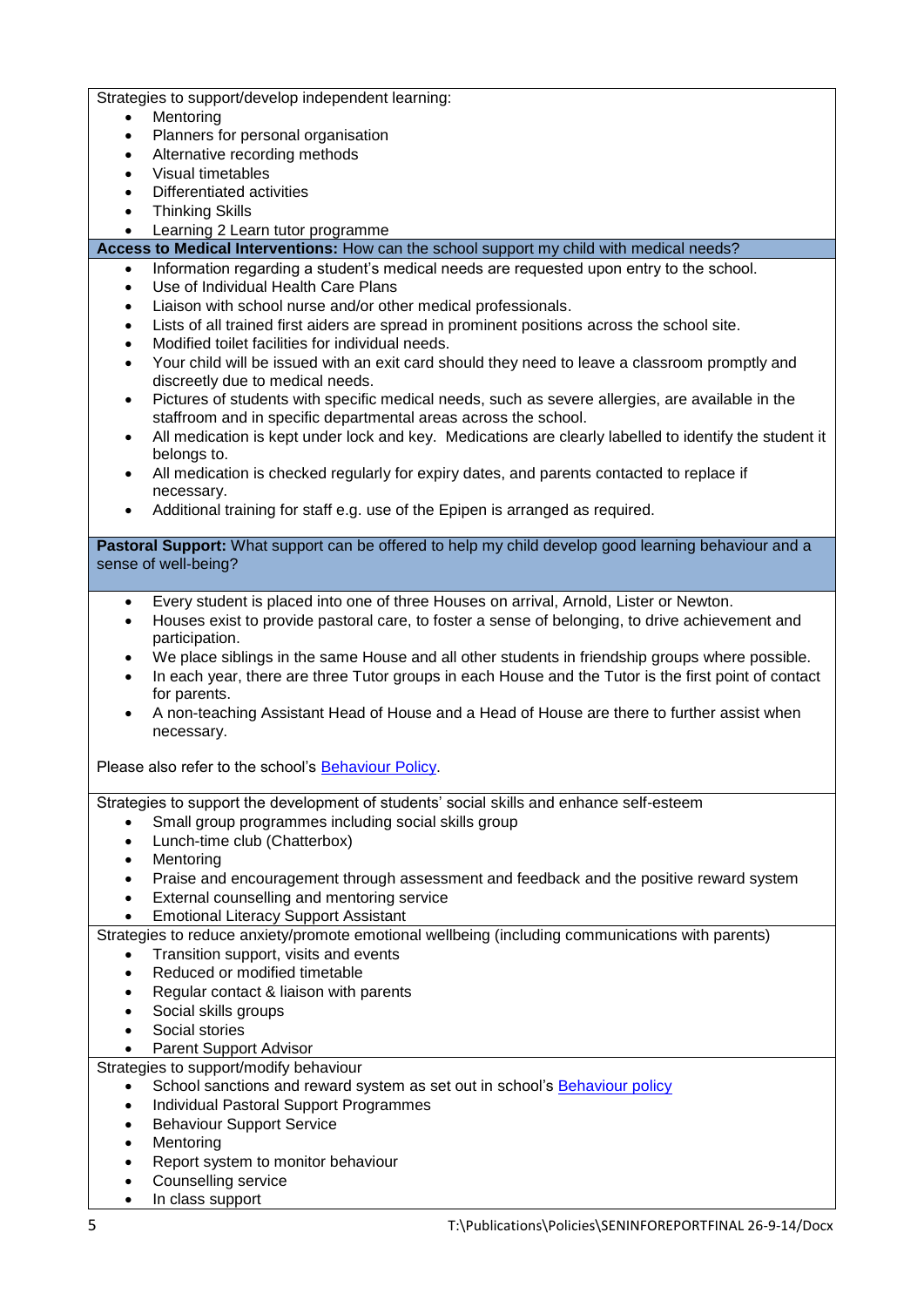Support/supervision at unstructured times of the day:

- Staff on duty at break and lunchtimes
- Lunch clubs and other safe havens, if required
- Hear 4 U service run by Year 10 students
- Student buddies

Your child will be kept safe by:

- All staff are DBS checked
- All staff have training in child protection on a two-yearly cycle
- All staff are required to wear name badges that clearly identify them.
- All visitors are required to sign in at reception and are given a visitor's badge.
- All school trips are thoroughly risk assessed
- The school has a zero tolerance policy on bullying

Relevant policies: [Child Protection Policy](https://moodle.yateley.hants.sch.uk/mod/resource/view.php?id=10000)

**Increasing accessibility:** What support is there to help my child to get about and develop independence in school? Access to strategies/programmes to support occupational/physiotherapy needs: Advice of professionals is sought and shared. Use of any recommended equipment is purchased, when considered reasonable within the availability of whole-school resources Access Arrangements for examinations Access to modified equipment and IT (including enlarged text; magnifiers): Specialist equipment as required on an individual basis to access the curriculum Software to support learning Laptop and tablets as appropriate to age and need General accessibility to the school site: Yateley School consists of a large campus. The buildings are spread across several blocks; and in parts are spread over three floors, and there are no lifts available to aid access to upper floors. In places, some of the corridors are narrow. Without careful planning there is potential for congestion at lesson changeover in some areas, although one-way systems have been introduced. There are 3 designated disabled parking spaces in the car park at the front of the building. There is one toilet with disabled access, located near the main reception area which can be reached by a slope. There is a bed, toilet and washing facilities in the medical room. When reasonable, adjustments will be made to the site in order to maximise accessibility. Policies can be requested in paper format and enlarged if necessary. **Partnerships with External Agencies:** What support from outside does the school use to support my child? The school works with a number of external agencies to seek advice and support to ensure that the needs of all children are fully understood and met. These include: Educational Psychology Service (attached Educational Psychologist is: Ms Julia Powell) Specialist Teacher Advisory Services **CAMHS**  Parent Partnership Service Connexions Local Authority SEN Team

**Transition:** How will the school help my child move to a new class/year group or to a different school?

Children and young people with SEN can become particularly anxious about "moving on" so we seek to support successful transition by:

### **In Primary/Junior to Secondary transition:**

- The school holds an Open Evening each July which prospective parents are encouraged to attend.
- Some students also attend Year 5 activity days so that they can get a taste of what Yateley School can offer.
- The school works with feeder primary schools from Year 5 onwards.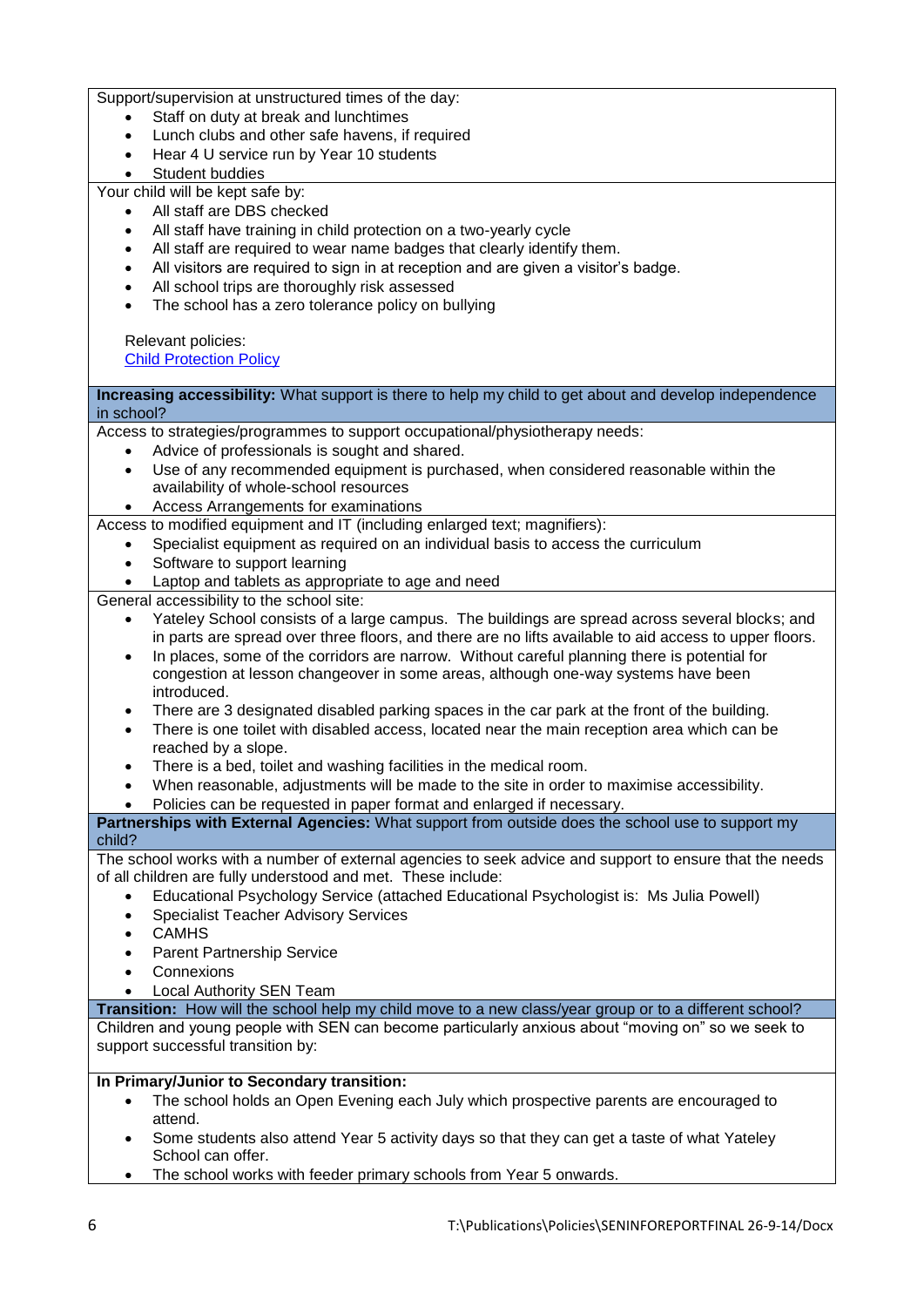| $\bullet$ | All Year 6 students are visited in their Primary School and discussions are held with the class                                                                                                                                                                                           |
|-----------|-------------------------------------------------------------------------------------------------------------------------------------------------------------------------------------------------------------------------------------------------------------------------------------------|
|           | teacher.                                                                                                                                                                                                                                                                                  |
|           | The Head of Learning Support discusses the specific needs of your child with the Primary School<br>and the nature and level of support which has had the most impact                                                                                                                      |
| $\bullet$ | Individuals, and small groups, of students are given increased access to the school via pre-                                                                                                                                                                                              |
|           | arranged visits.                                                                                                                                                                                                                                                                          |
| $\bullet$ | In some cases additional multi-agency meetings may be arranged to create a more detailed<br>"transition" plan which may include more visits to the new school and/or additional visits from the<br>new school.                                                                            |
|           | Year 6 students are invited to attend an induction day.                                                                                                                                                                                                                                   |
| $\bullet$ | Year 6 students are invited to join in Summer School Activities.                                                                                                                                                                                                                          |
|           |                                                                                                                                                                                                                                                                                           |
|           | When joining mid-year:                                                                                                                                                                                                                                                                    |
| $\bullet$ | The Transition Manager (Mrs Quick) co-ordinates admissions that occur mid-year in line with the<br>school's policy and whether there are spaces available in the appropriate year group.<br>An appointment to see the Head of Learning Support can be made to discuss your child's needs. |
|           | When moving classes/forms in school:                                                                                                                                                                                                                                                      |
| $\bullet$ | All students with an EHCP/Statement will receive Careers advice from Year 9 onwards, which                                                                                                                                                                                                |
|           | contributes towards the transition plan and preparation for adulthood.                                                                                                                                                                                                                    |
| $\bullet$ | The Head of Learning Support, or delegated staff, work closely with students, parents and other<br>providers to ensure a smooth transition to Post 16 provision.                                                                                                                          |
| $\bullet$ | All Year 9 students are given comprehensive guidance as to what curriculum options they would<br>be best suited to.                                                                                                                                                                       |
| $\bullet$ | All information is passed onto the new subject teachers.                                                                                                                                                                                                                                  |
| $\bullet$ | Any amendments to the normal curriculum are anticipated and discussed with students to                                                                                                                                                                                                    |
|           | minimise any anxieties they might have.                                                                                                                                                                                                                                                   |
| $\bullet$ | We also have a team of Cover Supervisors so that students are generally familiar with the adult                                                                                                                                                                                           |
| $\bullet$ | taking the class, should their usual teacher be absent.<br>All students are given the opportunity to undertake work experience at the end of Year 10.                                                                                                                                     |
| $\bullet$ | The school has a dedicated careers library.                                                                                                                                                                                                                                               |
|           |                                                                                                                                                                                                                                                                                           |
|           | When moving to another school:                                                                                                                                                                                                                                                            |
|           | We will forward and share information about special arrangements and support that has been<br>made to help your child achieve their learning goals to the receiving school. We will ensure that all<br>records are passed on as soon as possible.                                         |
|           | Staffing Expertise: How skilled are staff in meeting the needs of my child?                                                                                                                                                                                                               |
|           | An ongoing cycle of training opportunities is in place to assist teachers and support staff in<br>$\bullet$                                                                                                                                                                               |
|           | securing the appropriate skills and knowledge to be able to confidently meet the needs of<br>students with SEND.                                                                                                                                                                          |
|           | The Head of Learning Support actively engages with local opportunities to share best practice<br>$\bullet$<br>and keeps up to date with local and national initiatives and policies to support students with<br>SEND.                                                                     |
|           | The school also seeks advice from external agencies, training providers and local special<br>$\bullet$<br>schools to review and develop existing provision.                                                                                                                               |
|           | We also have staff with specialised expertise and qualifications in school including:<br>$\bullet$                                                                                                                                                                                        |
|           | > Teaching students with Specific Learning Difficulties                                                                                                                                                                                                                                   |
|           | > Emotional Literacy Support                                                                                                                                                                                                                                                              |
|           | > Certificate of Competency in Educational Testing<br>> TextHelp Read and Write Qualified Trainer                                                                                                                                                                                         |
|           | ELKLAN (Speech and Language support)<br>$\blacktriangleright$                                                                                                                                                                                                                             |
|           | Recent training has been covered in the following areas:<br>$\bullet$                                                                                                                                                                                                                     |
|           | Hearing impairment<br>➤                                                                                                                                                                                                                                                                   |
|           | <b>Autism Education Trust Level 1</b><br>⋗                                                                                                                                                                                                                                                |
|           | 'In house' training events are also put on for staff when a need is identified<br>$\bullet$                                                                                                                                                                                               |
|           |                                                                                                                                                                                                                                                                                           |
|           | The Learning Support Handbook provides advice on supporting learners with SEND within the<br>$\bullet$                                                                                                                                                                                    |
|           | classroom.                                                                                                                                                                                                                                                                                |
|           |                                                                                                                                                                                                                                                                                           |
|           |                                                                                                                                                                                                                                                                                           |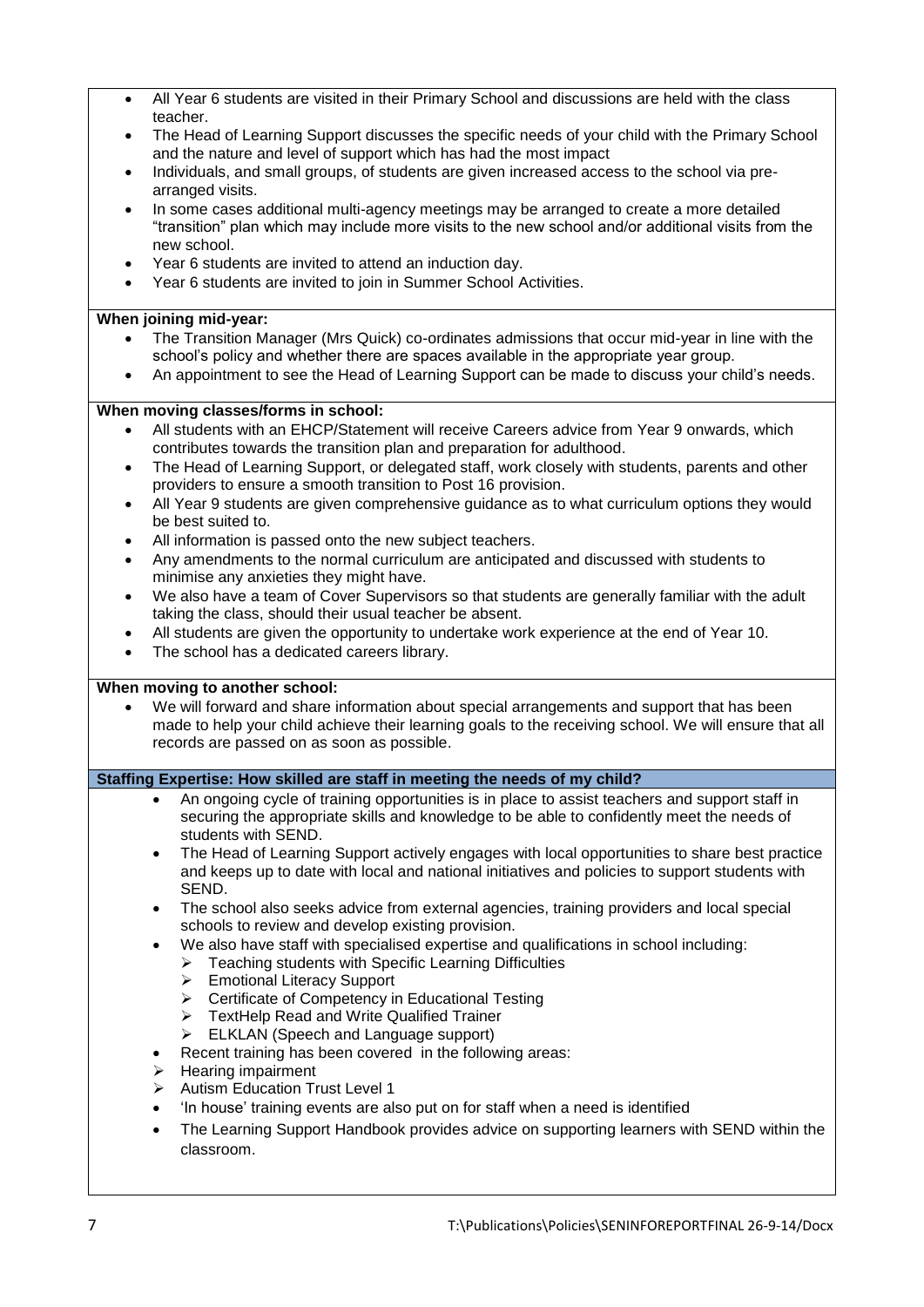| Communication with Parents: How do you ensure that parents are actively involved in the<br>planning and review of their child's education?                                                                                                                                                                                                                                                                                                                                                                                                                                                                                                                                                                                                                                                                                                                                                                                                                                                                                                                                 |  |  |  |
|----------------------------------------------------------------------------------------------------------------------------------------------------------------------------------------------------------------------------------------------------------------------------------------------------------------------------------------------------------------------------------------------------------------------------------------------------------------------------------------------------------------------------------------------------------------------------------------------------------------------------------------------------------------------------------------------------------------------------------------------------------------------------------------------------------------------------------------------------------------------------------------------------------------------------------------------------------------------------------------------------------------------------------------------------------------------------|--|--|--|
| The school website provides contact emails for all departmental areas.<br>Members of staff can also be contacted via the main school number.<br>$\bullet$<br>There are various calendared opportunities throughout the year when parents can meet with<br>$\bullet$<br>subject staff. School staff are also pro-active in contacting parents should they need to<br>discuss a student's progress.<br>Parents are welcome to make appointments at other times should they wish to discuss their<br>$\bullet$<br>child's needs in more depth.<br>Feedback is actively pursued by report slips, school planners, questionnaires and parent<br>$\bullet$<br>forum groups.<br>The school has formal Open Days, but we have an open door policy so tours of the school<br>$\bullet$<br>can be requested at other times.<br>The weekly Parents' Bulletin provides an overview of current events happening within the<br>$\bullet$<br>school.                                                                                                                                      |  |  |  |
| Working Together: What opportunities are there for parents and students to get involved in the life<br>of the school? What does Yateley School do to actively engage with parents of students with<br><b>SEND?</b>                                                                                                                                                                                                                                                                                                                                                                                                                                                                                                                                                                                                                                                                                                                                                                                                                                                         |  |  |  |
| Yateley School has an active student voice.<br>$\bullet$<br>We also have House Representatives on House councils which meet regularly.<br>$\bullet$<br>Staff appointments involve a student panel which meets with candidates and asks questions.<br>$\bullet$<br>Students with SEND are able to make their views known through feedback for the annual review<br>$\bullet$<br>process, as do parents.<br>Students with SEND actively contribute to their IEP, and parents are asked to talk this through<br>$\bullet$<br>with their child.<br>Home/school agreement is signed at the start of each academic year.<br>$\bullet$<br>The constitution of the Governing Body requires parents to be represented on the body. When a<br>$\bullet$<br>vacancy arises these will be advertised and parents can apply for the vacant position.<br>The Learning Support Department will hold regular events throughout the year that parents can<br>$\bullet$<br>attend e.g. open afternoons.                                                                                      |  |  |  |
| Extra-Curricular Activities: How do you make sure that clubs, activities and residential trips are<br>inclusive? What activities do you offer for students?                                                                                                                                                                                                                                                                                                                                                                                                                                                                                                                                                                                                                                                                                                                                                                                                                                                                                                                |  |  |  |
| There is a wide range of extra-curricular activities available to all students, further information can<br>$\bullet$<br>be found in the parents' portal of the VLE.<br>Yateley School does not offer child care before school.<br>$\bullet$<br>All clubs, activities and trips are available to all students, but will be subject to risk assessment.<br>٠<br>However, where trips are over-subscribed students with a good behaviour and attendance record<br>will get priority.<br>Some trips/activities will be subject to a small fee. In cases of hardship, a small fund is available<br>$\bullet$<br>to cover essential curriculum visits.<br>The Summer School actively engages students in finding new friends and supporting new<br>$\bullet$<br>friendships.<br>The House System has a range of events that take place throughout the year e.g. Drama, Music<br>$\bullet$<br>and Sporting Events. These are an excellent way for students to contribute the wider school<br>community, feel part of a team and make friends across all year groups.<br>$\bullet$ |  |  |  |
| Complaints Procedure: What do I do if I am not happy with something e.g. the provision being<br>made for my child?                                                                                                                                                                                                                                                                                                                                                                                                                                                                                                                                                                                                                                                                                                                                                                                                                                                                                                                                                         |  |  |  |
| At Yateley School we pride ourselves on making sure that we do listen to our parental concerns and<br>actively seek to resolve any issues that might arise as soon as possible.                                                                                                                                                                                                                                                                                                                                                                                                                                                                                                                                                                                                                                                                                                                                                                                                                                                                                            |  |  |  |
| However should you be dissatisfied with the way a matter has been handled then please take the<br>following action:                                                                                                                                                                                                                                                                                                                                                                                                                                                                                                                                                                                                                                                                                                                                                                                                                                                                                                                                                        |  |  |  |
| <b>Refer to Complaints Procedure</b>                                                                                                                                                                                                                                                                                                                                                                                                                                                                                                                                                                                                                                                                                                                                                                                                                                                                                                                                                                                                                                       |  |  |  |